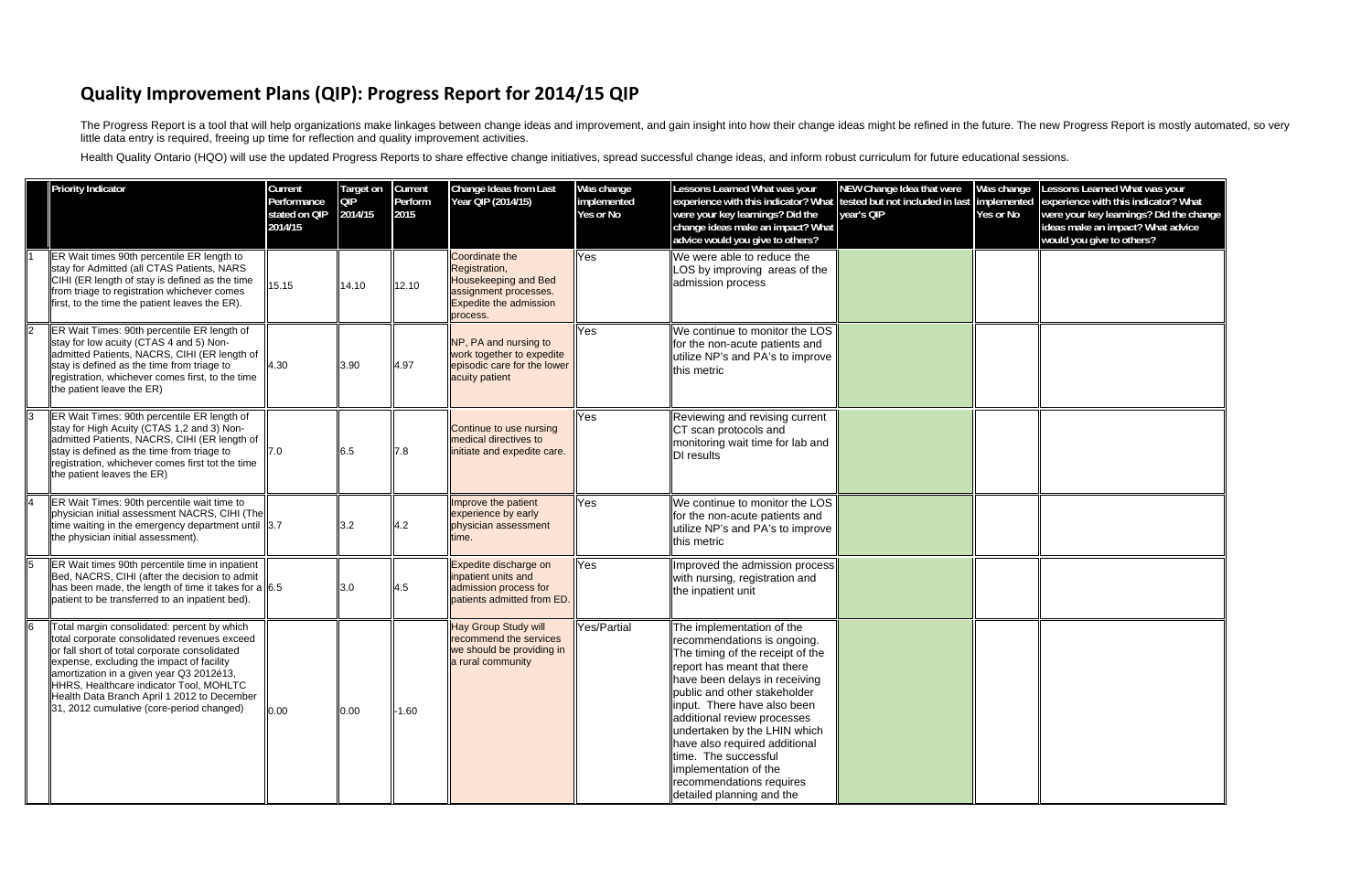|                 |                                                                                                                                                                                                                            |                                                    |                                                 |                   |                                                                                                                                                  |                                               | development of a contingency<br>plan. Where possible, a phase<br>in of the recommendations may<br>be successful. Certain changes<br>ideas that affect only internal<br>hospital operations (i.e.<br>Benchmarking results) have<br>been implemented effectively. |                                                                            |                                        |                                                                                                                                                                                    |
|-----------------|----------------------------------------------------------------------------------------------------------------------------------------------------------------------------------------------------------------------------|----------------------------------------------------|-------------------------------------------------|-------------------|--------------------------------------------------------------------------------------------------------------------------------------------------|-----------------------------------------------|-----------------------------------------------------------------------------------------------------------------------------------------------------------------------------------------------------------------------------------------------------------------|----------------------------------------------------------------------------|----------------------------------------|------------------------------------------------------------------------------------------------------------------------------------------------------------------------------------|
|                 | Readmission within 30 days for Selected Case<br>Mix Groups<br>$\left\ $ (%; All acute patients; Q2 2012/13-Q1<br>2013/14; DAD, CIHI)                                                                                       | 14.97                                              | 12.80                                           | 15.60             | Lead organization for ESS No<br><b>Health Links. Early</b><br>identification of patients<br>with complex discharge.                              |                                               | Change idea was not<br>implemented                                                                                                                                                                                                                              |                                                                            |                                        |                                                                                                                                                                                    |
|                 | <b>Priority Indicator</b>                                                                                                                                                                                                  | Current<br>Performance<br>stated on QIP<br>2014/15 | Target as<br>stated on<br><b>QIP</b><br>2014/15 | Current<br>e 2015 | Change Ideas from Last<br>Performanc Year OIP (2014/15)                                                                                          | Was change<br>implemented<br><b>Yes or No</b> | Lessons Learned What was your<br>experience with this indicator? What<br>were your key learnings? Did the<br>change ideas make an impact? What<br>advice would you give to others?                                                                              | NEW Change Idea that were<br>tested but not included in last<br>year's QIP | Was change<br>implemented<br>Yes or No | Lessons Learned What was your<br>experience with this indicator? What<br>were your key learnings? Did the change<br>ideas make an impact? What advice<br>would you give to others? |
| ll8             | From NRC Picket/HCAHS: Would you<br>recommend this hospital to your friend and<br>family. (the percentage of those who<br>responded: "yes, Definitely"). Inpatient July 1,<br>20122 - June 30 2012(core-period changed)    | 74.86                                              | 78.60                                           | 68                | Increase patient<br>satisfaction by increasing<br>nursing time spent at the<br>bedside and improving<br>response time for patient<br>assistance. | New call bell<br>system was<br>implemented    | No impact to satisfaction score.<br>Key learning is that although<br>time to bedside decreased.<br>need to focus on the quality of<br>nursing care/education at the<br>bedside.                                                                                 |                                                                            |                                        |                                                                                                                                                                                    |
| $\overline{9}$  | From NRC Canada: "Overall, how would you<br>rate the care and services you received at the<br>hospital (inpatient care)?" (add together % of<br>those who responded "Excellent, Very Good<br>and Good").                   | 91.68                                              | 96.26                                           | 90.4              | Increase patient<br>satisfaction by increasing<br>nursing time spent at the<br>bedside and improving<br>response time for patient<br>assistance. | New call bell<br>system was<br>implemented    | No impact to patient satisfaction<br>score, remained relatively the<br>same. Key learning is that<br>although time to bedside<br>$ decreased$ , need to focus on the<br>quality of nursing care/education<br>at the bedside                                     |                                                                            |                                        |                                                                                                                                                                                    |
| $\overline{10}$ | From NRC Picker / HCAPHS: "Would you<br>recommend this hospital to your friends and<br>family?" (The percentage of those who<br>responded "Yes, Definitely"). Emergency<br>Department                                      | 57.22                                              | 60.08                                           | 58                | Foster a culture of caring.                                                                                                                      | Yes                                           | Focus on caring for our<br>community has improved the<br>patient satisfaction                                                                                                                                                                                   |                                                                            |                                        |                                                                                                                                                                                    |
| 111             | From NRC Picker / HCAPHS: "Overall, how<br>would you rate the care and services you<br>received at the hospital?" (The percentage of<br>those who responded "Excellent", "Very Good",<br>and "Good"). Emergency Department | 87.29                                              | 91.80                                           | 83.9              | Foster a culture of caring.                                                                                                                      | Yes                                           | Focus on caring for our<br>community has improved the<br>patient satisfaction                                                                                                                                                                                   |                                                                            |                                        |                                                                                                                                                                                    |
|                 | <b>Priority Indicator</b>                                                                                                                                                                                                  | Current<br>Performance<br>stated on QIP<br>2014/15 | Target as<br>stated on<br><b>QIP</b><br>2014/15 | Current<br>e 2015 | Change Ideas from Last<br>Performanc Year OIP (2014/15)                                                                                          | Was change<br>implemented<br><b>Yes or No</b> | Lessons Learned What was your<br>experience with this indicator? What<br>were your key learnings? Did the<br>change ideas make an impact? What<br>advice would you give to others?                                                                              | NEW Change Idea that were<br>tested but not included in last<br>year's QIP | Was change<br>implemented<br>Yes or No | Lessons Learned What was your<br>experience with this indicator? What<br>were your key learnings? Did the change<br>ideas make an impact? What advice<br>would you give to others? |
|                 | CDI rate per 1,000 patient days: Number of<br>patients newly diagnosed with hospital-<br>acquired CDI, divided by the number of patient 10.58<br>days in that month, multiplied by 1,000 -                                 |                                                    | 0.46                                            | 0.46              | Implementation of an order YES<br>set for C Diff management.                                                                                     |                                               | Mandatory pharmacy consult<br>implemented with every C diff<br>$ $ patient has provided a means to $ $<br>monitor and trend antibiotic                                                                                                                          |                                                                            |                                        |                                                                                                                                                                                    |